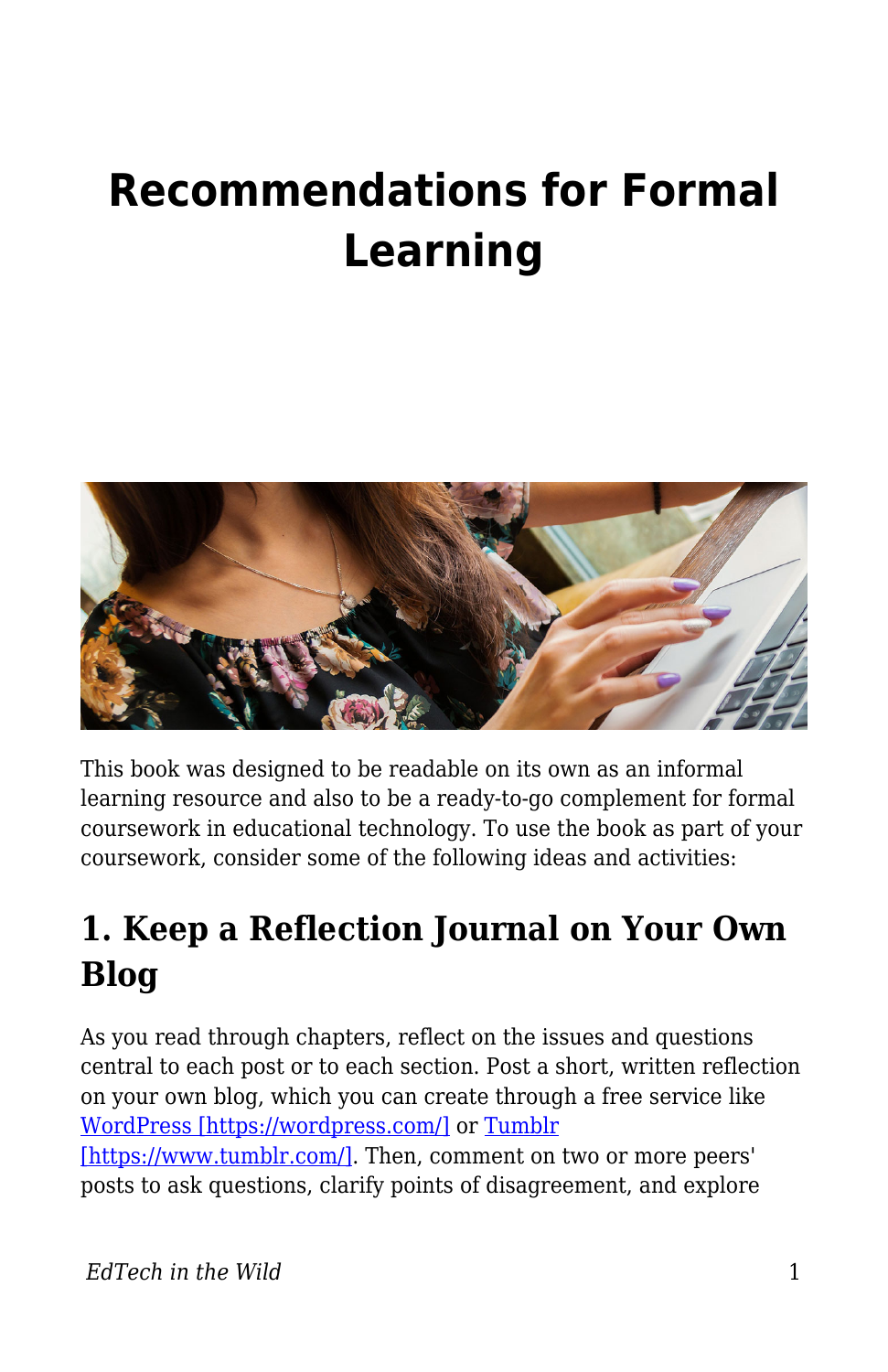complexities.

## **2. Create a 30-Second Video Summary**

Using a free video creation tool, such as [Adobe Spark](https://spark.adobe.com/) [\[https://spark.adobe.com/\]](https://spark.adobe.com/) or [Biteable \[https://biteable.com\],](https://biteable.com) create a 30-second video that either summarizes one blog post's main ideas or highlights the different stances presented in two contradictory blog posts. Post your creation to [YouTube \[http://youtube.com\]](http://youtube.com) or another video sharing service, and cite the blog post(s) in your video description.

Alternatively, this same assignment could be completed as a podcast.

#### **3. Generate a Timeline**

Using a free timeline creator, such as [Visme](https://www.visme.co/timeline-maker/) [\[https://edtechbooks.org/-IAb\]](https://www.visme.co/timeline-maker/) or [Sutori \[https://www.sutori.com\],](https://www.sutori.com) make a timeline of 5-10 important blog posts, using the original publication date provided in the editor's note for your date. Add in 5-10 major national or world events that might influence how educators are thinking about technology's role in education. Include a brief summary for each post in your timeline, and share your timeline with a neighbor, explaining how viewpoints, attitudes, and movements might evolve over time as the field progresses and in response to broader sociocultural shifts.

# **4. Ask the Author**

Most authors whose blog posts are highlighted in this book have commenting features enabled on their blogs, or alternatively, they have an accompanying [Twitter handle \[https://edtechbooks.org/-NPD\]](https://edtechbooks.org/wild/list_of_blogs) through which they may be contacted. Select a post that you would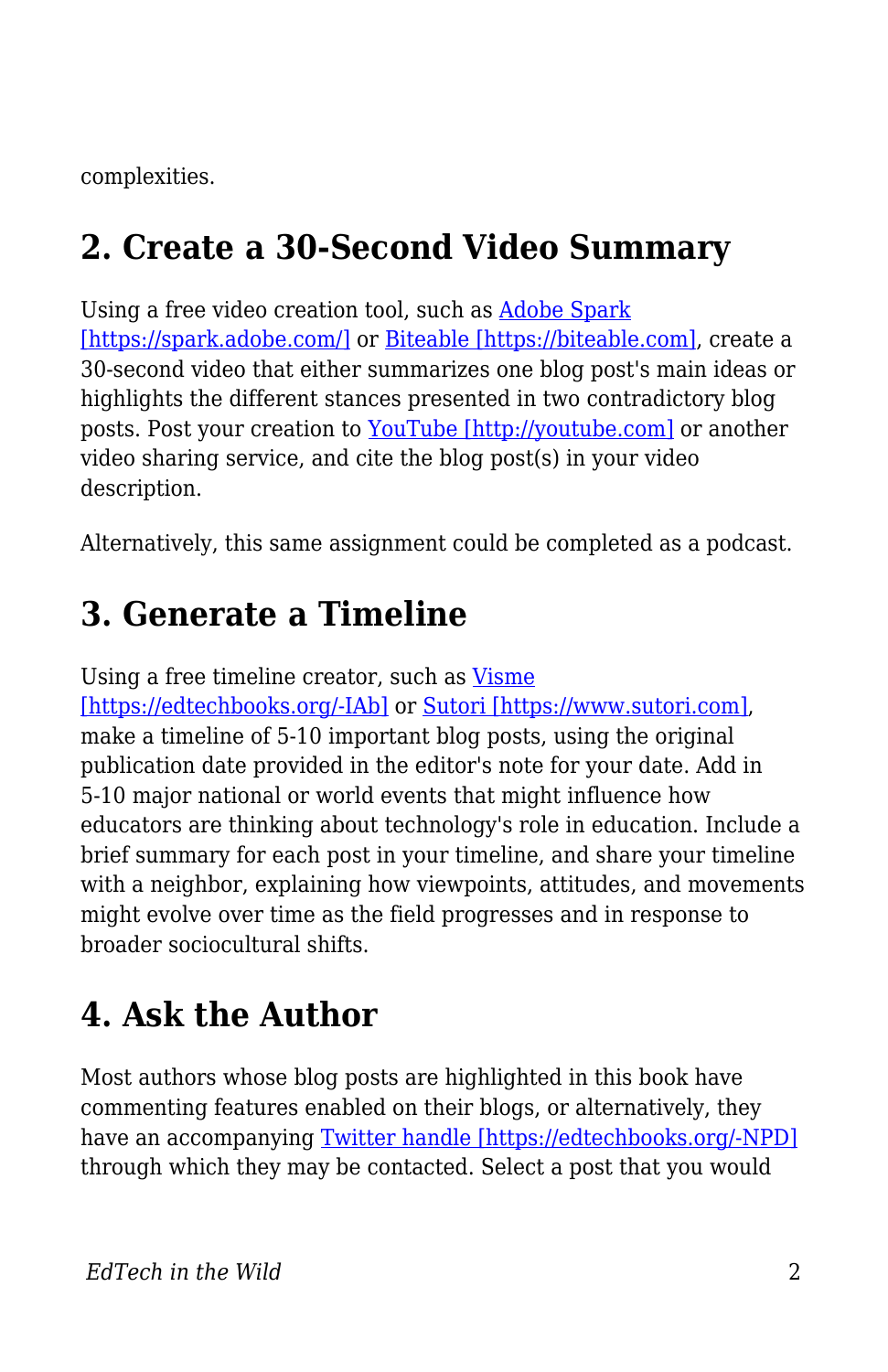like clarification on, and direct your question(s) about the post to the original author (either via blog comments on the original post or via Twitter). Then, report back to the class about whether and how the author responded.

# **5. Summarize a Topic**

Choose a topic from the [Index of Topics](https://edtechbooks.org/wild/index)

[\[https://edtechbooks.org/-yTH\]](https://edtechbooks.org/wild/index), and read each blog post that references it. Then, write a brief summary paper that answers the following questions:

- 1. How do different authors understand the topic? How are they the same? Different?
- 2. What are some of the important issues and tensions surrounding the topic that the authors address?
- 3. What solutions are provided?
- 4. In your estimation, where do we go from here?

#### **6. Create a MindMap**

Using a free mind mapping application, such as **[bubbl.us](https://bubbl.us)** [\[https://bubbl.us\]](https://bubbl.us) or [Wise Mapping \[http://www.wisemapping.com\],](http://www.wisemapping.com) create a map of your knowledge as you read through the blog posts. Connect important ideas that relate to one another, and try to identify relationships between specific movements, topics, and issues. Once completed, share your mind map with the class, and explain what you think are some of the most important connections that you made.

## **7. Recommend a Blog Post**

Operating from the [list of additional blogs](https://edtechbooks.org/wild/list_of_blogs)

[\[https://edtechbooks.org/-NPD\]](https://edtechbooks.org/wild/list_of_blogs) (or other sources provided by the instructor), explore blog posts that were not included in this book with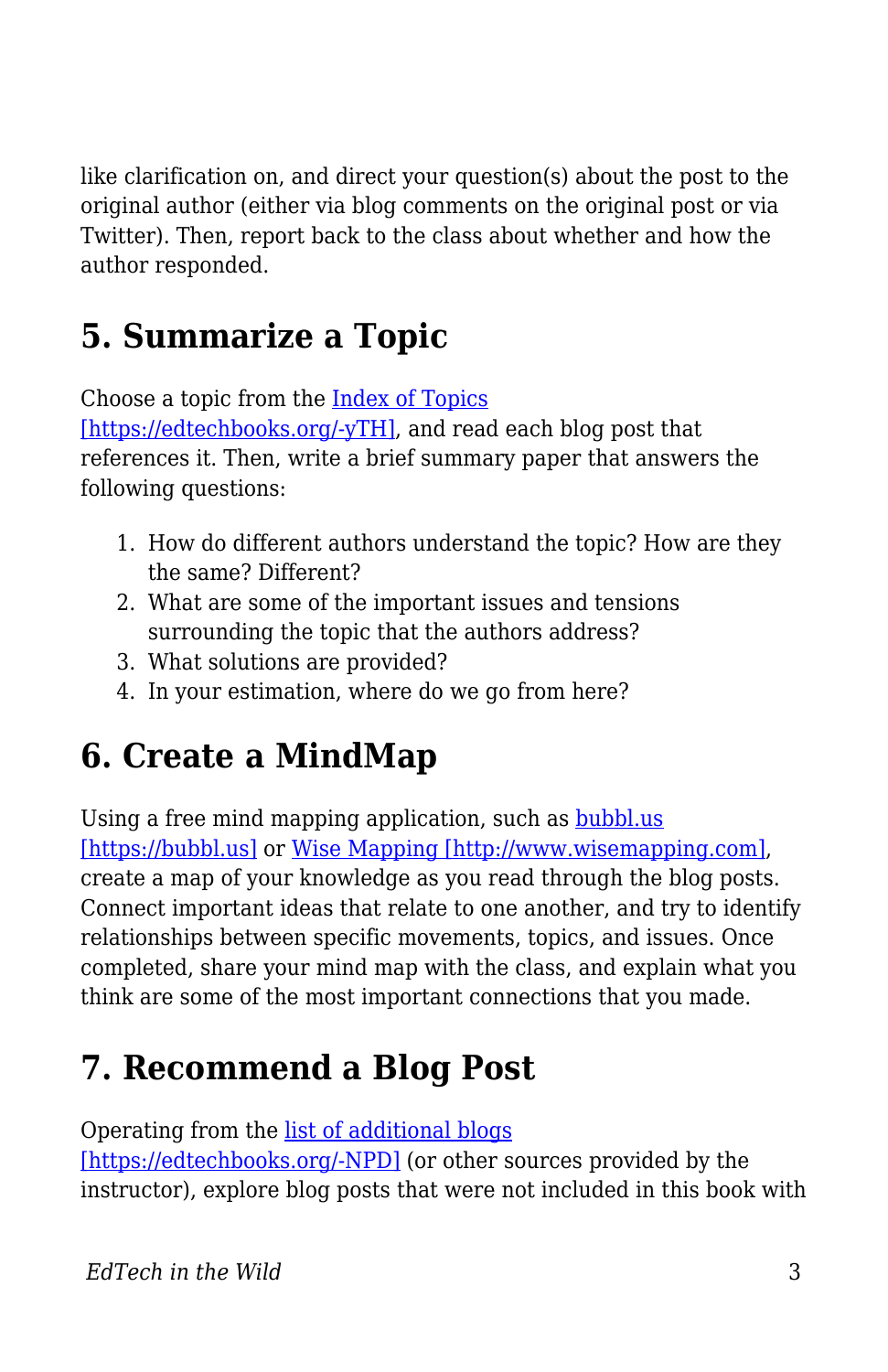the task of finding a post that you would like to have seen included. Submit your recommendations to an instructor-provided Google document, spreadsheet, or form along with a rationale, which explains the following:

- 1. What is the topic and central argument of the recommended post?
- 2. How does it represent an important voice or perspective on the topic?
- 3. How does it fill a gap in the conversation presented in the book?

## **8. Create Your Own Collection**

Potentially building off of the previous activity, build your own open textbook or other open educational resource using existing, openlylicensed blog posts as your primary content sources. Organize contents in a meaningful way that either makes an argument or addresses a specific aspect of educational technology (e.g., MOOCs, open education). Build your collection as a Google Doc or in a blogging platform, provide sufficient narrative of your own to help your reader fit the pieces together, and release your collection under an open license.